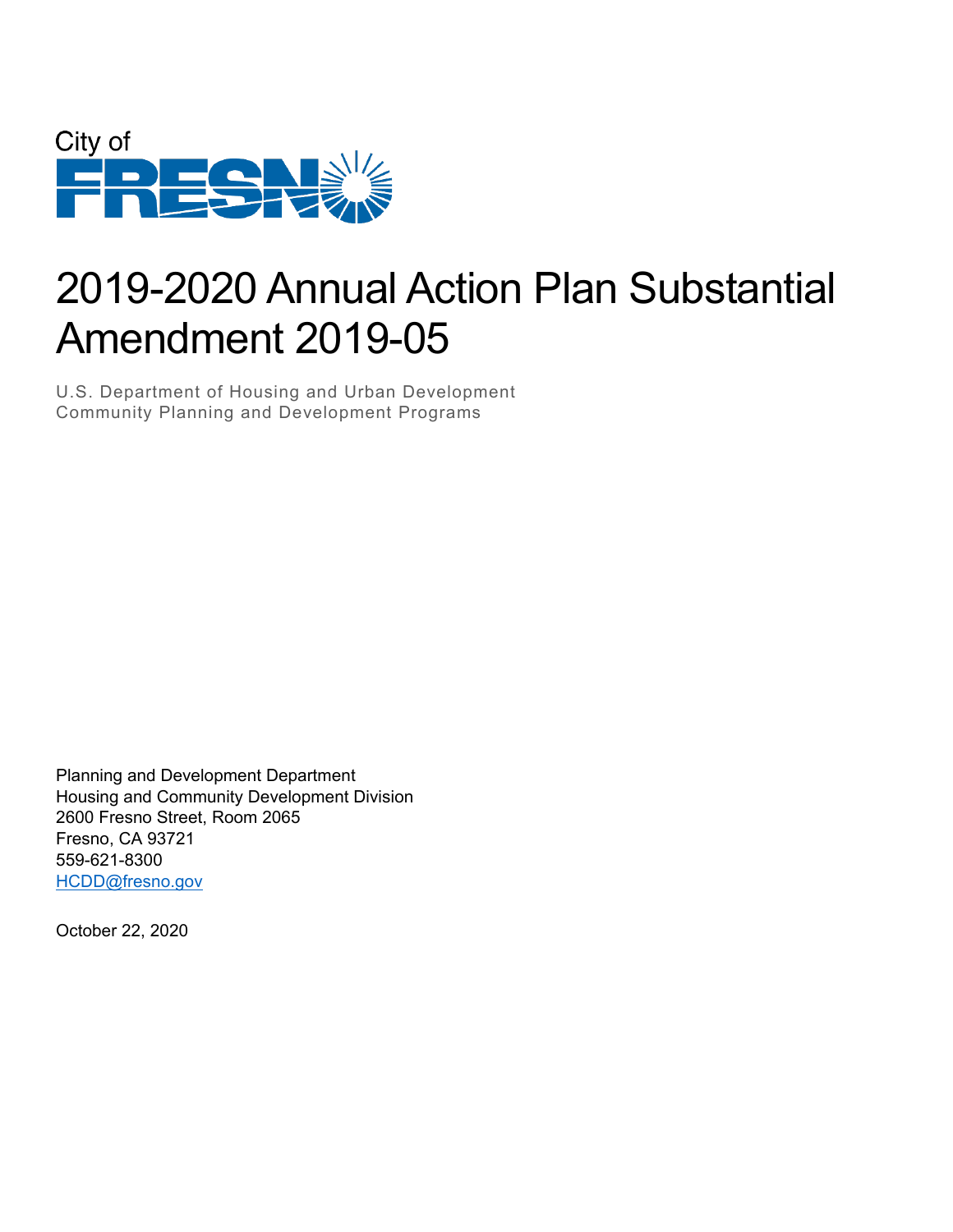## **Summary**

The City of Fresno (City) is a federal entitlement community that receives annual allocations of Hearth Emergency Solutions Grant (ESG) funds from the U.S. Department of Housing and Urban Development (HUD). The City is required to prepare an Annual Action Plan detailing the uses of entitlement funds to meet its affordable housing and community development goals as outlined in its Consolidated Plan.

 For program year 2019-2020, the City is proposing to make a substantial amendment to its submitted plan. The purpose of the substantial amendment is to allocate a supplement ESG allocation identified as ESG-CV2, which the City received as part of the Coronavirus Aid, Relief, and Economic Security Act (CARES Act). The supplemental funds will be used by the City and its subrecipients to provide and administer emergency shelter and street outreach services and projects to prevent, prepare for, and respond to the coronavirus. This effort is in alignment with the City's 2020-2024 Consolidated Plan priority to provide assistance for the homeless and those at risk of becoming homeless through safe low-barrier shelter options, housing first collaborations, and associated supportive services.

As part of the Coronavirus Aid, Relief, and Economic Security Act (CARES Act) passed by the U.S. Congress and signed into law by the President on March 27, 2020, HUD has issued guidance modifying citizen participation requirements for supplemental coronavirus relief funds (CV funds) for substantial amendments during the coronavirus (COVID-19) pandemic. ESG-CV funds described in this amendment are not subject to the consultation and citizen participation requirements that otherwise apply to the Emergency Solutions Grants program, including the requirements under 24 CFR 91.100, 91.105, 91.110, and 91.115. However, as required by the CARES Act, each recipient must publish how it has used and will use its allocation, at a minimum, on the Internet at the appropriate government website or through other electronic media. This document will be available on the website of the City's Housing and Community Development division to meet this requirement. In accordance with HUD guidance, all CV funds will be programmed through amendments to the 2019 Annual Action Plan.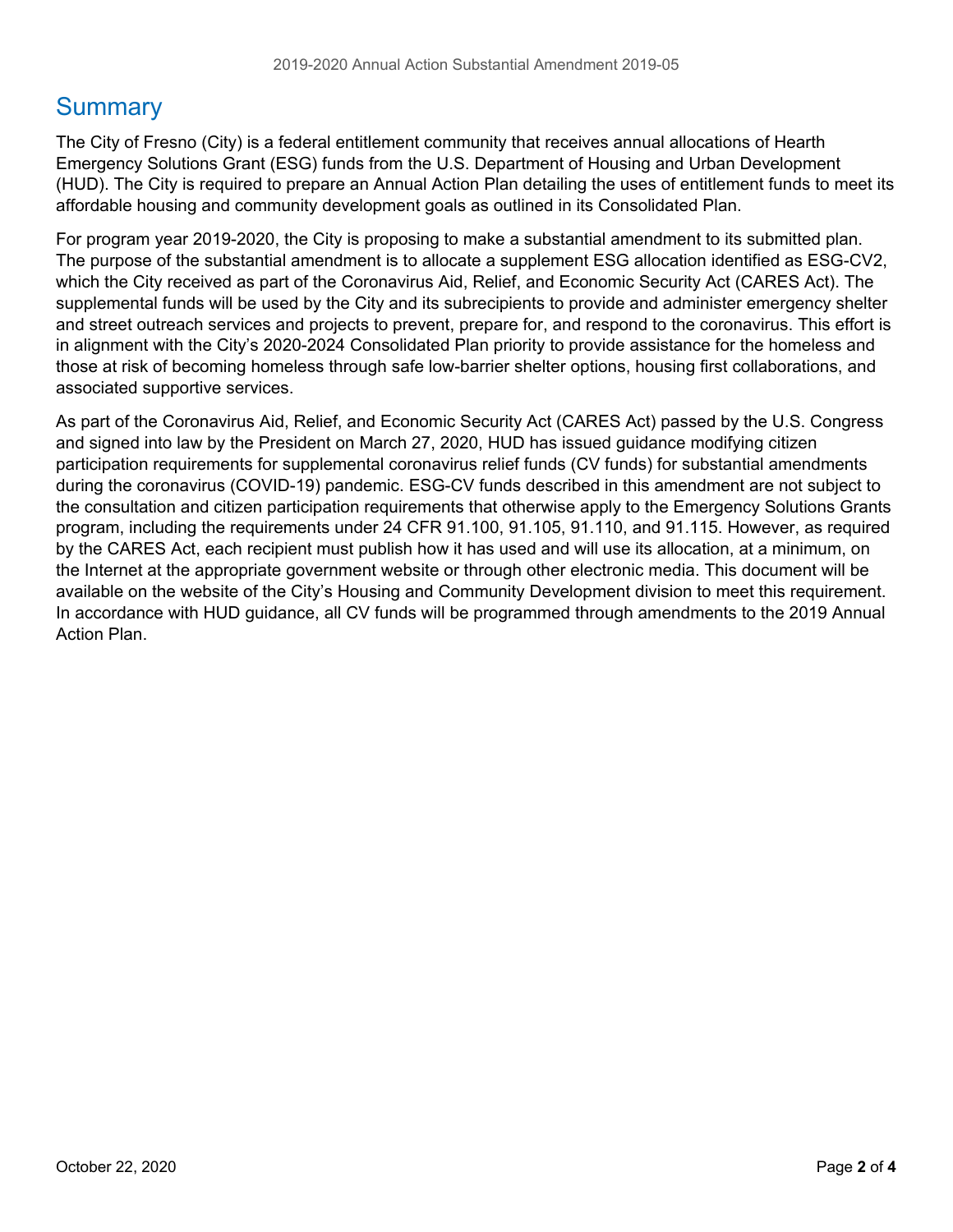## Sources of Funds

| <b>Program</b>                | <b>Source of Funds</b>                                                         | <b>Eligible Uses</b>                                                                                                                                                                                                                                                                                                                                                                                                 | <b>Award</b> |
|-------------------------------|--------------------------------------------------------------------------------|----------------------------------------------------------------------------------------------------------------------------------------------------------------------------------------------------------------------------------------------------------------------------------------------------------------------------------------------------------------------------------------------------------------------|--------------|
| ESG-CV <sub>2</sub>           | Public - Federal:<br>Authorized by<br><b>CARES Act (Public</b><br>Law 116-136) | Expenditures are constrained to eligible<br>activities as defined by 24 CFR 576 for<br>respective programs undertaken to prevent,<br>prepare for, and respond to the coronavirus<br>(COVID-19), including:<br><b>Emergency Shelter/Street</b><br>Outreach<br>Rapid Rehousing<br>$\bullet$<br>Homelessness Prevention<br>$\bullet$<br>Homeless Management<br>$\bullet$<br>Information System (HMIS)<br>Administration | \$8,845,443  |
| <b>Total Sources of Funds</b> |                                                                                |                                                                                                                                                                                                                                                                                                                                                                                                                      | \$8,845,443  |

Table 1 - Source of Funds

ESG-CV funds were allocated by HUD to jurisdictions to implement ESG eligible activities to benefit homeless persons and persons at risk of homelessness. All activities must prevent, prepare for, or respond to the Coronavirus. The funds must be committed by the City within 240 days of funding agreement signature. 20% of funds must be expended by September 30, 2021; 80% of funds must be expended by March 31, 2022; and all funds must be expended by September 30, 2022. ESG-CV funds are not subject to the 60% maximum (cap) allocation allowed for Emergency Shelter and Street Outreach activities.

## Uses of Reprogrammed Funds

| Table 2 - Uses of Funds |  |
|-------------------------|--|
|-------------------------|--|

| <b>Entitlement</b><br><b>Grant</b>      | Program<br>Year | <b>Action</b><br><b>Plan</b><br><b>Project</b> | <b>IDIS</b><br><b>Activity</b><br>ID<br><b>Number</b> | <b>Activity Name</b>                                                                 | <b>Proposed Funding</b> |
|-----------------------------------------|-----------------|------------------------------------------------|-------------------------------------------------------|--------------------------------------------------------------------------------------|-------------------------|
| ESG-CV <sub>2</sub>                     | 2019            | 23                                             | <b>TBD</b>                                            | COVID-19 Homelessness and Prevention<br>of Homelessness Programs &<br>Administration | \$8,845,443             |
| <b>Total Uses of Reprogrammed Funds</b> |                 |                                                | \$8,845,443                                           |                                                                                      |                         |

#### Joint COVID-19 Homeless Response

 \$2,000,000 ESG-CV2 funds will be sub-awarded to the County of Fresno to focus on the maintenance of COVID-19 homeless response strategies that include shelter housing and the provision of critical services and supplies by providing approximately 300 beds for families and individuals experiencing homelessness, supporting handwashing and sanitizing stations throughout the community, continuing security services at contracted hotels, adding cleaning at new bed sites and existing shelters, and providing for other required services and supplies through December 2020.

### COVID-19 Emergency Shelter & Street Outreach

\$5,960,899 ESG-CV2 funds will be used by the City or its subrecipients to provide emergency shelter & street outreach services, rapid rehousing, or homeless prevention services to prevent, prepare for, and respond to the Coronavirus. Eligible street outreach activities include the following as further defined in 24 CFR 576.101: engagement, case management, emergency health services, emergency mental health services, transportation, services for special populations, and essential services. Eligible emergency shelter activities October 22, 2020 Page **3** of **4**